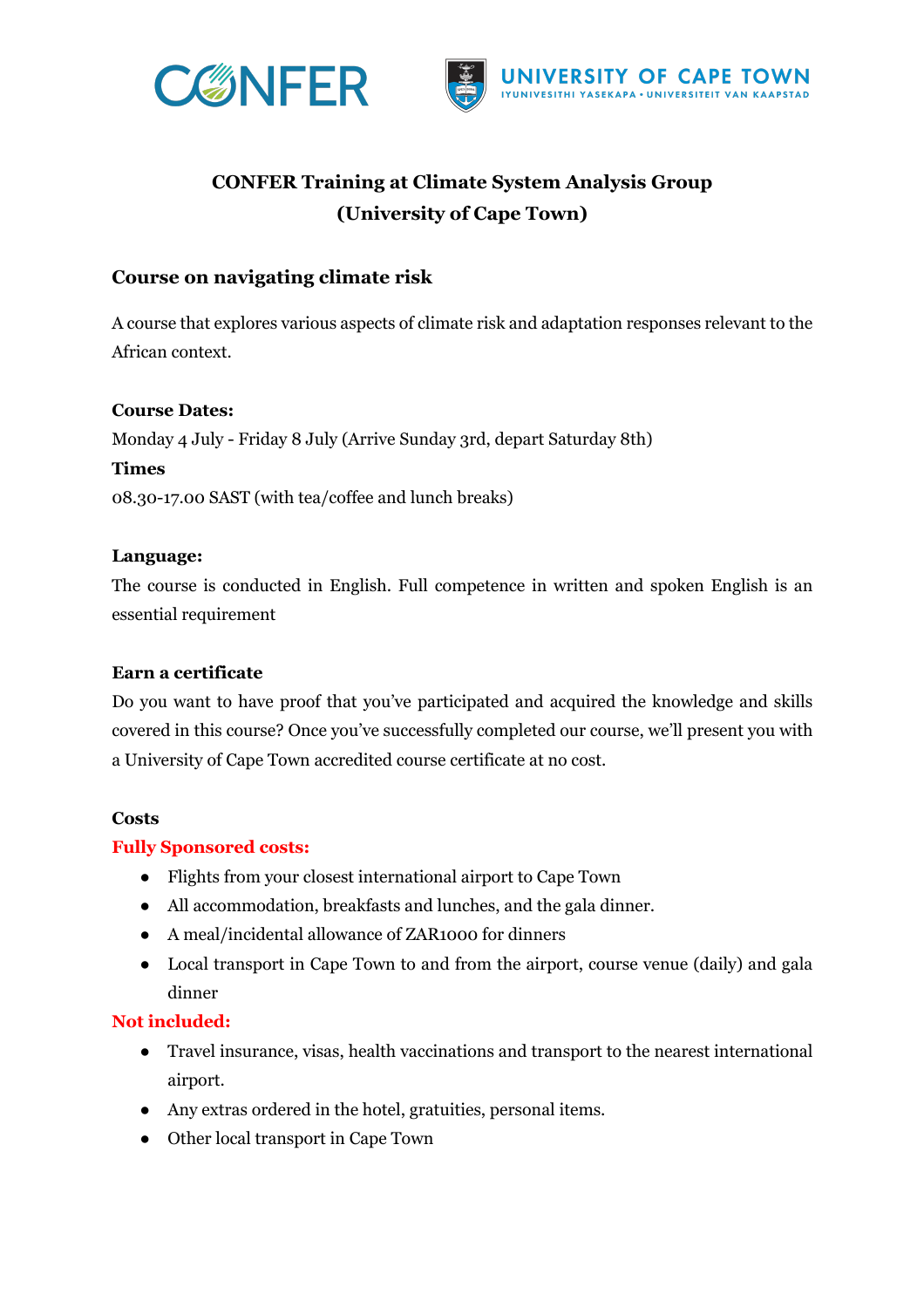



# **Application details**

#### *Deadline for Application - 18h00 CAT Friday 3 June 2022*

Only online applications submitted through the online form will be accepted. An application does not guarantee a position. Applications will be reviewed and shortlisted by a selection committee. 12 Positions are available to participate.

#### *Successful candidates will be notified by 6 June 2022.*

A letter of acceptance and invitation will be issued for visa purposes.

**Visas are required for most African countries - please check online, and apply ASAP after acceptance.**

#### **APPLY NOW**

**Click here to access the application form: https://bit.ly/3t77vJN**

# **Course details**

#### **Course overview**

With climate risk as the central theme, this course aims to stimulate thinking and discussion about how climate risk is understood, what climate risk means in different contexts and how it can be managed. To this end, participants will be introduced to the climate system, the importance of energy in the climate system, climate dynamics and the understanding of hazards. Participants will also gain a better understanding of the importance of context and how this influences the manifestation of vulnerability and risk to climate hazards. Aspects of communication, behavioural change, ethics, values and choices related to climate change and risk will also be introduced.

#### **Is this course for you?**

This intensive short course is targeted at participants from East Africa (GHACOF member countries). It is of benefit for professionals who are grappling with decisions and/or policy development incorporating climate and climate change issues. The course is relevant to a variety of sectors including: Government Departments and Ministries, City Councils and Local Municipalities, NGO's, corporate organisations, and environmental consultancies.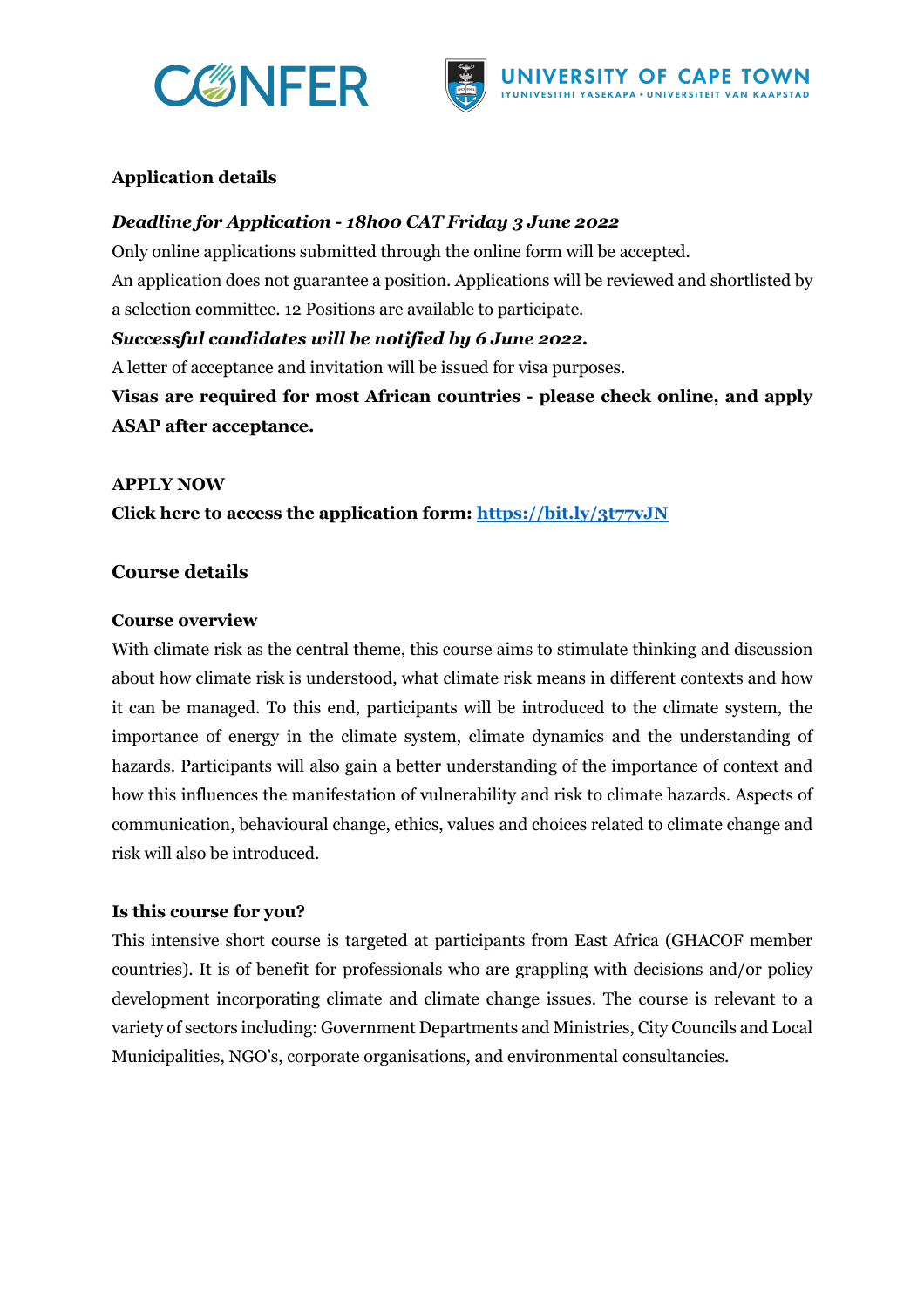



#### **Course structure**

The course structure combines lectures, formal and informal discussions, interactive exercises, and group working sessions. The taught course component will be complemented by practical case study work, which will enable participants to apply their knowledge and work/network with other participants.

# **Skills you'll acquire:**

- Participants will contribute to and gain a better understanding of the overarching landscape of climate risk and the concepts that frame climate risk such as systems, complexity, and the risk and resilience landscape.
- Participants will gain an understanding of key concepts associated with hazards, how hazards drive risks and will be introduced to the approaches (including processes and decisions) that are involved in understanding hazards.
- Participants will gain a better understanding of the importance of energy in the climate system and are introduced to climate dynamics that affect risk.
- Participants will gain an understanding of how the concepts of risk, vulnerability and adaptation have evolved over time and will be introduced to the most recent thinking related to these.
- Participants will be exposed to a range of approaches for understanding and quantifying vulnerability and risk.
- Participants will gain an understanding of how vulnerability and risk assessments can inform planning.
- Participants will be introduced to the concept of science to society communication and the formal frameworks and techniques involved.
- Participants will gain a better understanding of the Climate Products offered by ICPAC.

# **Course Convener:**

#### **Peter Johnston**

In the CSAG Climate Services engagement team, he contributes to the analysis and dissemination of climate information for use in vulnerability, impacts and adaptation decision-making through short- and long-term advisory work and capacity building activities. Peter has a passion for engaging with users and stakeholders around the current state of climate information, and interpreting and applying climate data in an effort to overcome the challenges of science-society communication. He has extensive experience working in the agriculture and water sectors.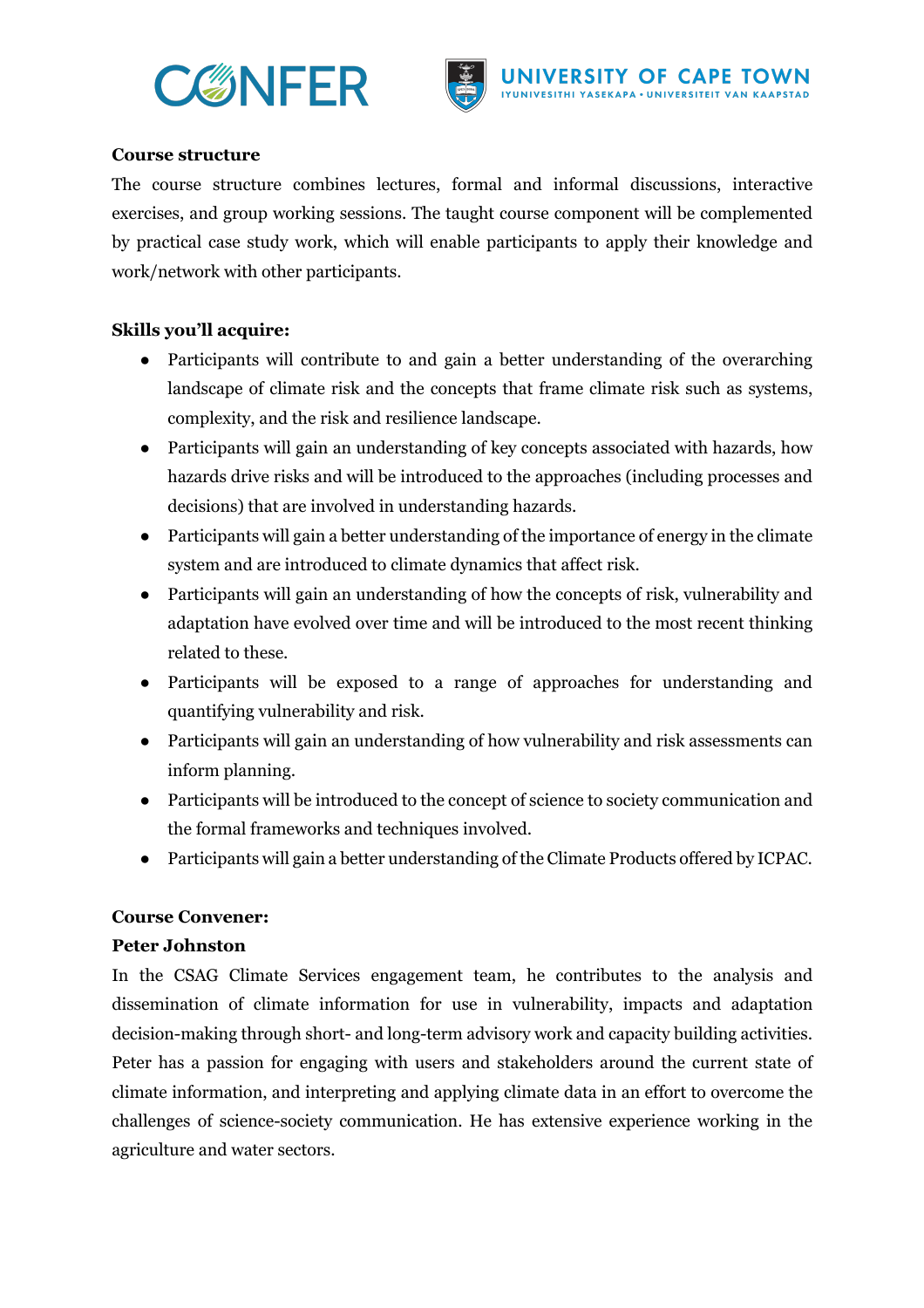



# **Course Administrator:**

#### **Sarika Govender**

Sarika has a Masters degree in Environmental Management, a Post-Grad Certificate in Education and certificates in course facilitation, assessment and moderation. She has vast experience in course facilitation and enjoys interacting with people from diverse backgrounds. Sarika is dedicated to supporting scientists to bridge the gap between the latest scientific research and influential decision-makers so that they are better able to make informed and meaningful decisions.

# **Course Module Team Leads:**

# **Alice McClure**

Alice has been working at CSAG since 2016 and in the field of climate change and sustainable development since 2011. Alice's research interests span climate risk and vulnerability, climate governance, learning, climate adaptation and African cities resilience. She has particular expertise in integrating these research foci to inform climate-resilient decision making in African cities by bringing together networks of critical players (and funders) in addressing pressing climate risks. She is passionate about working with society to produce climate-related knowledge that supports transformations towards a better future. Alice is currently studying towards a PhD, through which she is exploring the value of transdisciplinary learning processes for governing complex, emergent problems associated with African urban climate risks.

# **Anna Steynor**

Anna is the head of climate services at the Climate System Analysis Group, University of Cape Town. With a background in climate science and applied adaptation, she facilitates the robust use of climate information in adaptation decision-making. Anna implements and manages climate services projects at CSAG as well as implements regional capacity building initiatives. Her current research foci include the transdisciplinary co-production of climate information and the role of risk perceptions in the uptake and use of climate services in Africa.

# **Christopher Jack**

Christopher is currently the deputy director of CSAG playing a key oversight and leadership role. With a first degree in computer science from UCT in 1997 and initial roles in high performance computing, he has a deep understanding of the critical computational foundations of climate science. He obtained his PhD in climate dynamics in 2011 and has contributed to innovative climate science research within the group.However, over the past 10 years Christopher has built extensive experience and understanding in science-society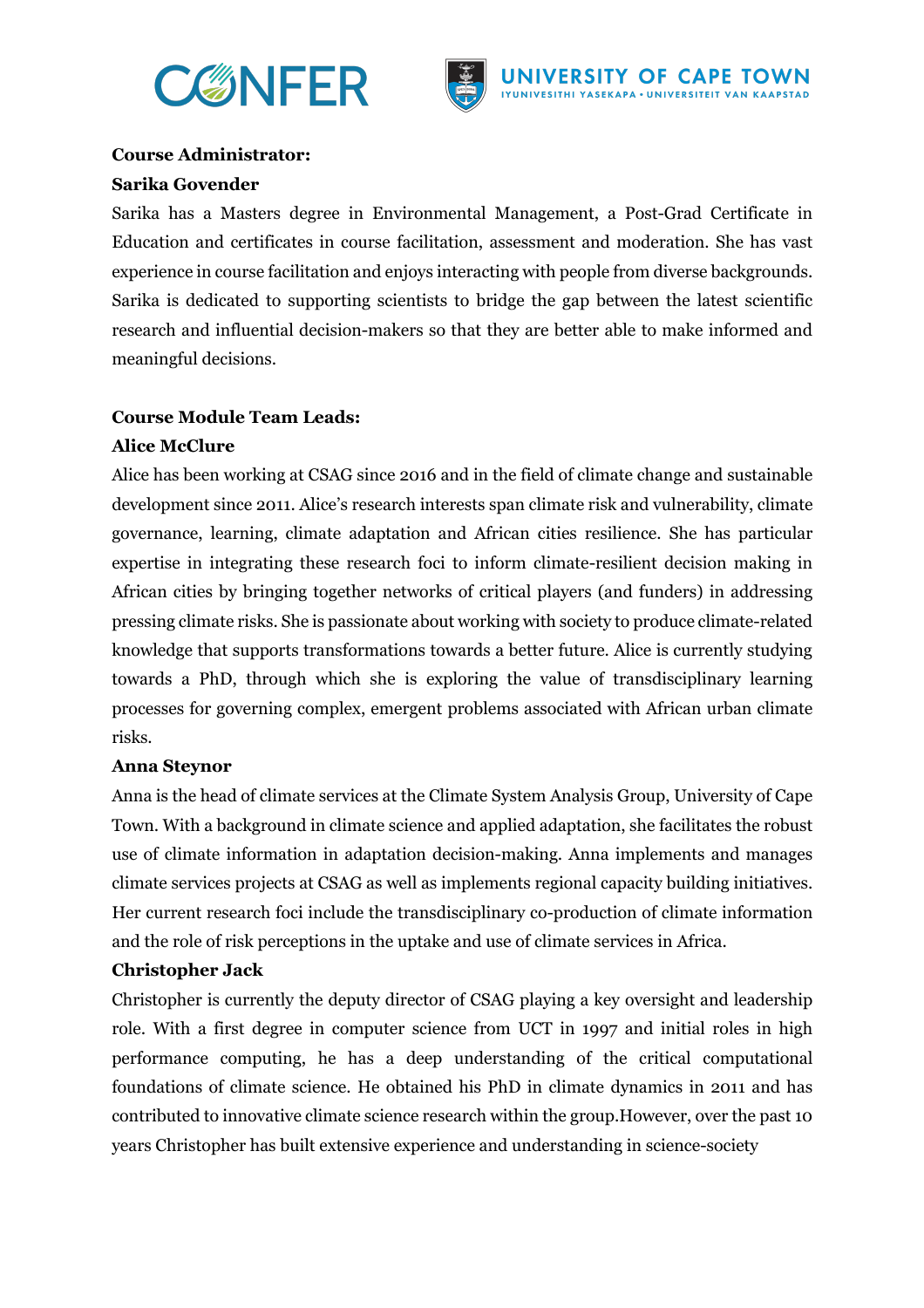



engagement and communications and supporting decision making under uncertainty. This experience has been developed through a wide range of consulting/advisory activities as well as academic research activities in partnerships with a wide network of collaborators across Africa and internationally. Christopher was co-PI on the recent R80 million DFID/NERC funded FRACTAL project, a widely acclaimed trans-disciplinary urban climate resilience research activity working across 9 cities in southern Africa. Christopher's passion is working with and across diverse disciplines and areas of expertise in complex problem spaces, hence his current interest in urban climate resilience in developing contexts.

#### **Piotr Wolski**

Piotr is a hydrologist/climatologist with a broad interest in regional climate responses to human activities in Africa. He focuses on climate and hydrological modelling for climate projections and shorter term forecasts.

Piotr has been actively involvement at the science-policy interface through engagement with projects such as the Future Resilience of African Cities and Lands (FRACTAL) project as well as country-specific academic and consultancy projects aimed at informing policy makers. He is actively involved in SARCOF climate service production.

#### **Stefan Lines**

Stefan leads the International Sub-Seasonal & Seasonal Outreach team at the Met Office, UK. His work is primarily focused on East Africa, through projects including H2020 CONFER and FCDO WISER, and includes building institutional capacity through workshop and training facilitation, consulting with stakeholders to understand their climate data requirements, exploration of novel forecasting techniques, and delivery of seasonal climate information services. Stefan works closely with the East Africa WMO Regional Climate Centre 'ICPAC' through co-delivering scientific and technical training, supporting the production of the objective seasonal forecast, and delivering the tri-annual 'State of the Climate' talk to GHACOF participants. With a background in numerical climate modelling, his work also spans running dynamical-downscaling (regional climate model) experiments, production of high-resolution climate projections, and climate data delivery. Prior to joining the Met Office, Stefan was an academic at the University of Exeter, running 3D global climate models of extra-solar planet atmospheres to explore cloud formation mechanisms.